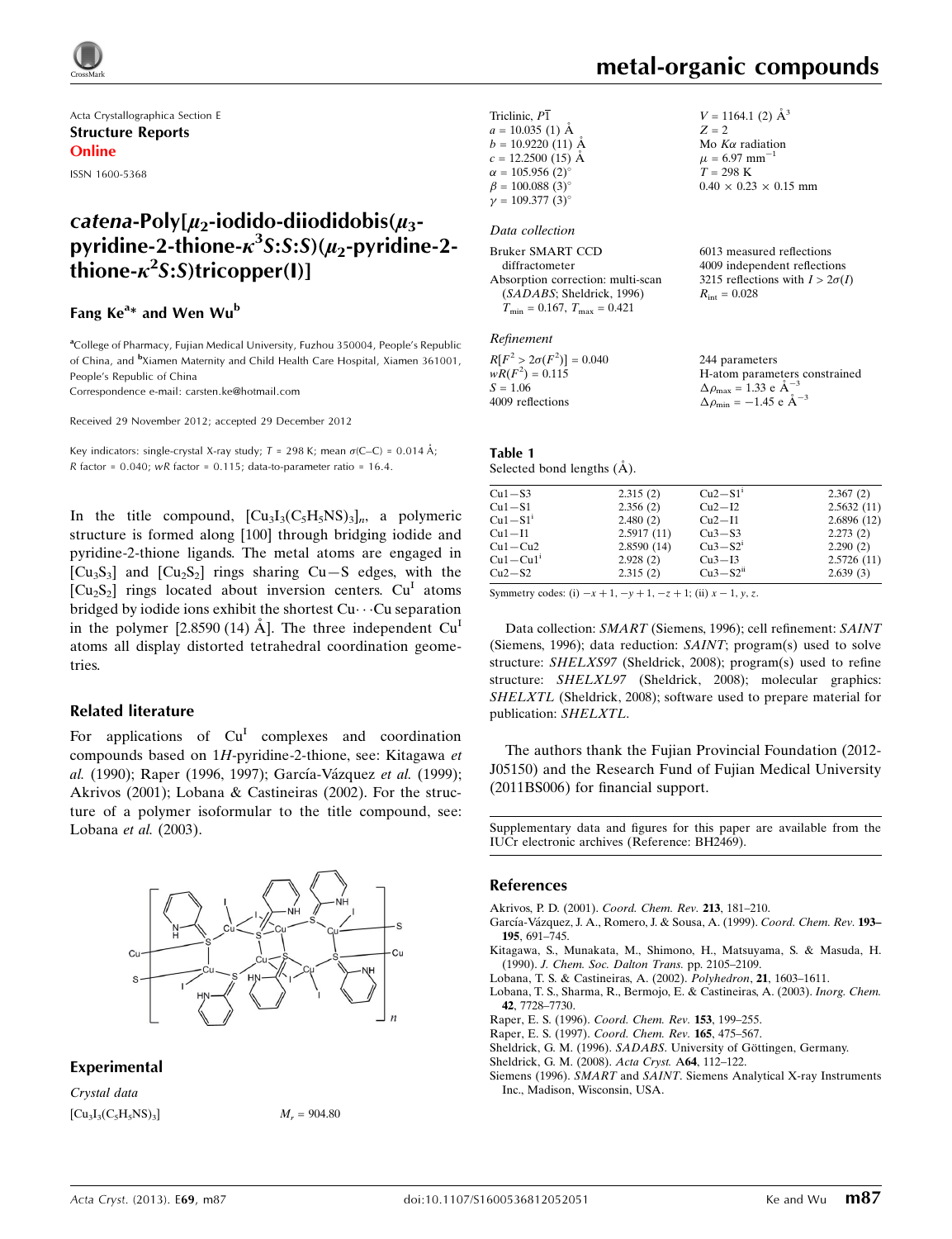# **supporting information**

*Acta Cryst.* (2013). E**69**, m87 [doi:10.1107/S1600536812052051]

## *catena***-Poly[***µ***2-iodido-diiodidobis(***µ***3-pyridine-2-thione-***κ***<sup>3</sup>** *S***:***S***:***S***)(***µ***2-pyridine-2 thione-***κ***<sup>2</sup>** *S***:***S***)tricopper(I)]**

## **Fang Ke and Wen Wu**

### **S1. Comment**

The coordination chemistry of Cu(I) is of considerable interest because these complexes have luminescence properties, antimicrobial activity, and potential applications in catalysis, photography, and electrochemical processes (Kitagawa *et al.*, 1990; Raper, 1996, 1997). On the other hand, pyridine-2-thiolate can bind to a metal or a group of metals *via* a variety of bonding modes, and this versatility is attributed to the size of the S atom and its proximity to the pyridyl N atom (García-Vázquez *et al.*, 1999; Akrivos, 2001; Lobana *et al.*, 2002). The large size of the S atom makes it easier to adopt different coordination angles in complexes, which is necessary in order to match different geometries.

We report here the crystal structure of the title compound, which displays a polymeric chain structure (Fig. 1 and 2). The polymer is isoformular, although not isostructural to that previously described by Lobana *et al.* (2003). Two sulfur atoms S1 and S2 act as  $\mu_3$ -S donor atoms, while S3 acts as a  $\mu_2$ -S donor atom. There are three independent Cu atoms in the asymmetric unit; Cu1 and Cu3 are coordinated to S1, S3, I1, S1<sup>i</sup> and S3, I3, S2<sup>i</sup>, S2<sup>ii</sup>, respectively. Atom Cu2 is coordinated to I1, I2, S2 and S1<sup>i</sup> (symmetry codes: i: 1-*x*, 1-*y*, 1-*z*; ii: *x*-1, *y*, *z*). From bond lengths and angles around Cu centers, these metals are placed in a distorted tetrahedral coordination geometry. Moreover, metal–metal interactions are observed, with Cu1…Cu1<sup>i</sup> and Cu1…Cu2 separations of 2.928 and 2.859 Å, shorter than metal–metal contacts in the isoformular polymer (Lobana *et al.*, 2003).

### **S2. Experimental**

An oven-dried Schlenk tube was charged with CuI (0.4 mmol), and pyridine-2-thione (0.4 mmol). The tube was evacuated and backfilled with  $N_2$ . The reaction mixture was stirred at 333 K for 4 h and then allowed to cool to room temperature. The insoluble residues were removed by filtration, and the filtrate was evaporated slowly at room temperature for about one month, to yield yellow crystals. Crystals suitable for single-crystal X-ray diffraction were selected directly from the sample as prepared.

### **S3. Refinement**

All H atoms were placed in calculated positions and treated as riding on their parent atoms, with bond lengths fixed to 0.93 Å for C—H bonds and 0.86 Å for N—H bonds. Isotropic displacement parameters for H atoms were calculated as  $U_{\text{iso}}(H) = 1.2 U_{\text{eq}}(\text{carrier atom}).$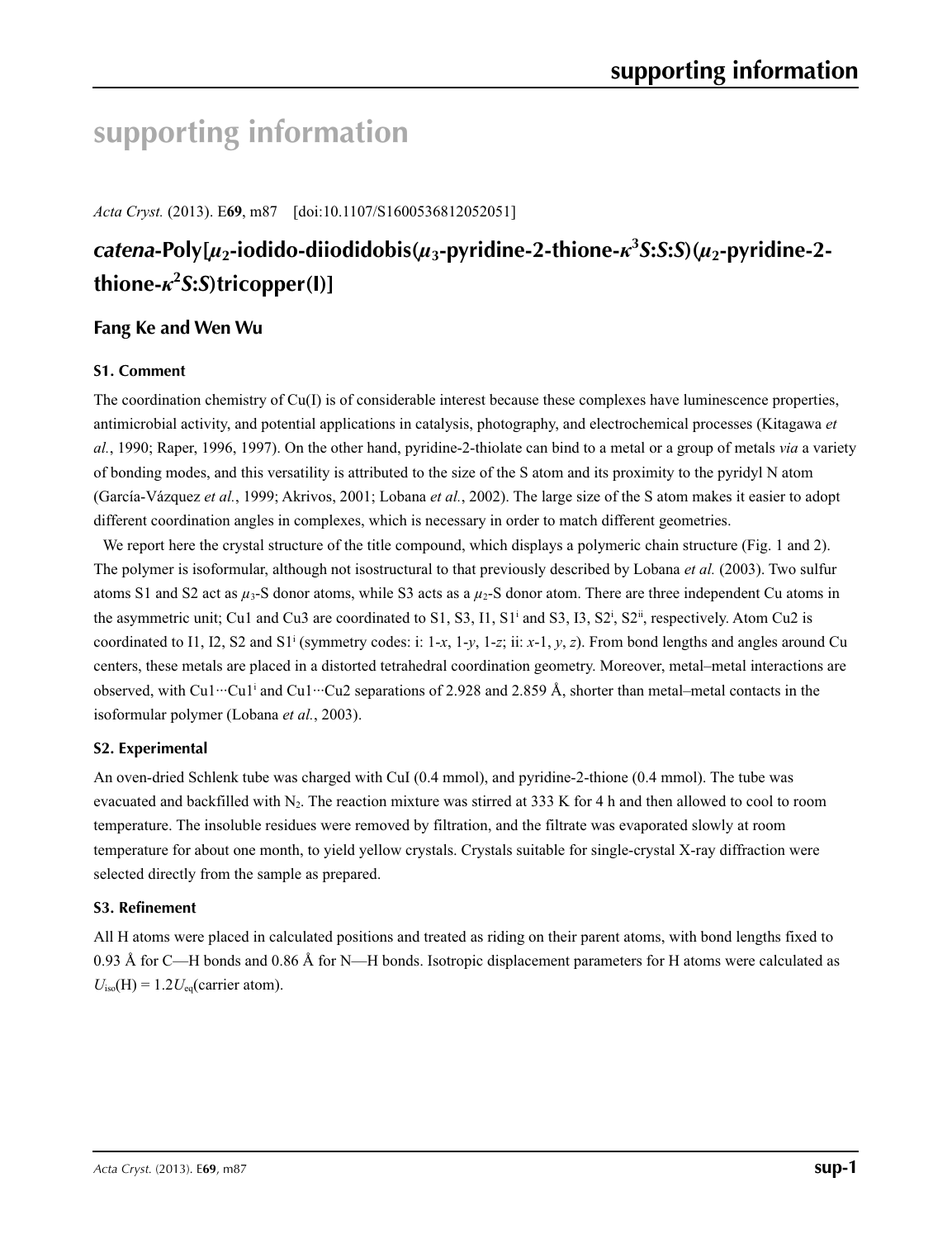

### **Figure 1**

The molecular structure of the title compound, showing 30% probability displacement ellipsoids. H atoms have been omitted for clarity.



### **Figure 2**

View of the one-dimensional extended chain structure in the title compound.

## catena-Poly[ $\mu_2$ -iodido-diiodidobis( $\mu_3$ -pyridine-2-thione-  $\kappa^3$ S:S:S)( $\mu_2$ -pyridine-2-thione-  $\kappa^2$ S:S)tricopper(I)]

| Crystal data                        |                                        |
|-------------------------------------|----------------------------------------|
| $[C_{u_3}I_3(C_5H_5NS)_3]$          | $\beta$ = 100.088 (3) <sup>o</sup>     |
| $M_r = 904.80$                      | $\gamma = 109.377(3)$ °                |
| Triclinic, P1                       | $V = 1164.1$ (2) Å <sup>3</sup>        |
| Hall symbol: -P 1                   | $Z = 2$                                |
| $a = 10.035(1)$ Å                   | $F(000) = 840$                         |
| $b = 10.9220(11)$ Å                 | $D_x = 2.581$ Mg m <sup>-3</sup>       |
| $c = 12.2500$ (15) Å                | Mo Ka radiation, $\lambda = 0.71073$ Å |
| $\alpha$ = 105.956 (2) <sup>o</sup> | Cell parameters from 3445 reflections  |
|                                     |                                        |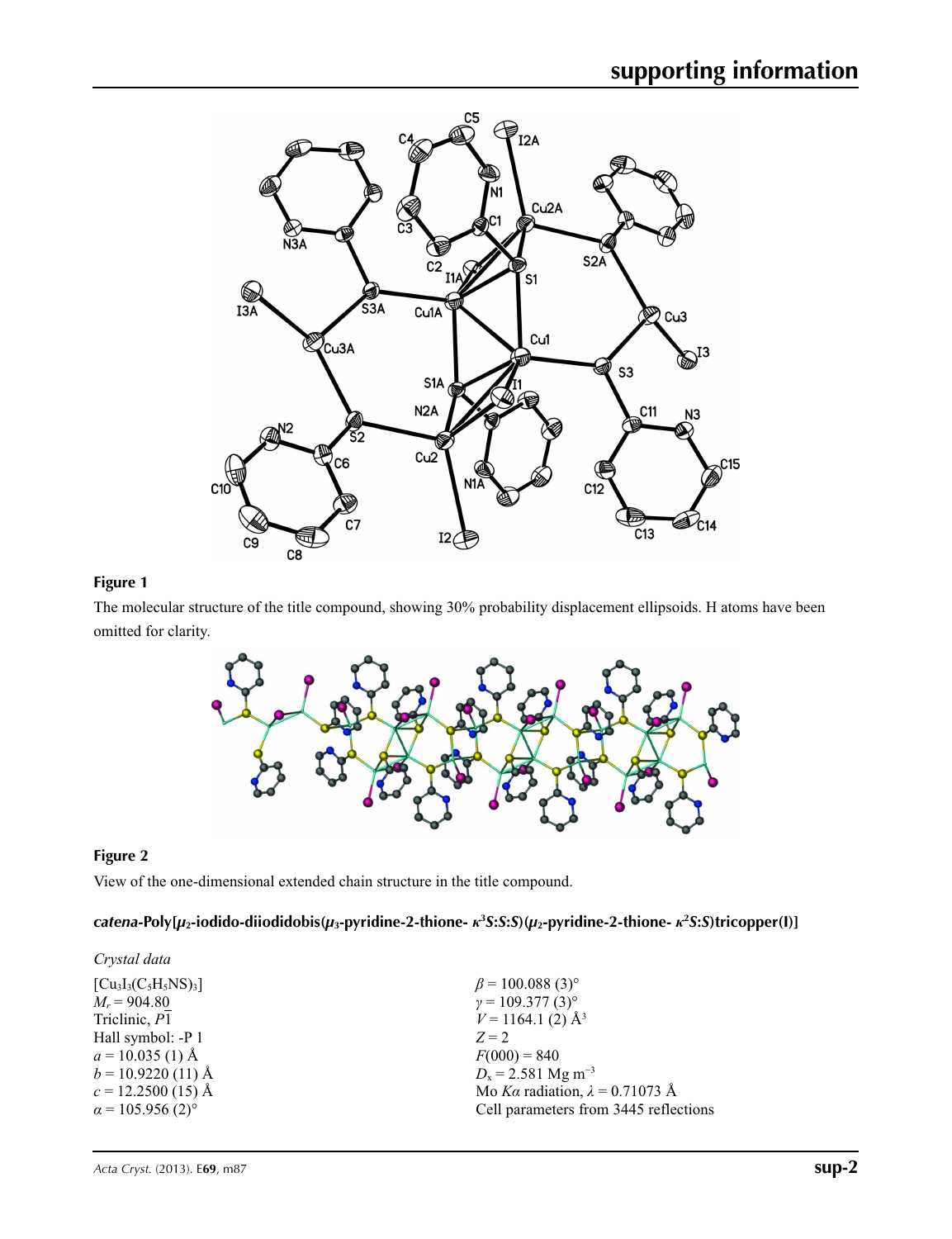$\theta$  = 2.2–26.0°  $\mu$  = 6.97 mm<sup>-1</sup>  $T = 298 \text{ K}$ 

*Data collection*

Bruker SMART CCD diffractometer Radiation source: fine-focus sealed tube Graphite monochromator *φ* and *ω* scans Absorption correction: multi-scan (*SADABS*; Sheldrick, 1996)  $T_{\min} = 0.167$ ,  $T_{\max} = 0.421$ 

*Refinement*

Refinement on *F*<sup>2</sup> Least-squares matrix: full  $R[F^2 > 2\sigma(F^2)] = 0.040$  $wR(F^2) = 0.115$  $S = 1.06$ 4009 reflections 244 parameters 0 restraints 0 constraints Primary atom site location: structure-invariant direct methods Secondary atom site location: difference Fourier map Hydrogen site location: inferred from neighbouring sites H-atom parameters constrained  $w = 1/[\sigma^2 (F_0^2) + (0.0556P)^2 + 2.5913P]$ where  $P = (F_o^2 + 2F_c^2)/3$  $(\Delta/\sigma)_{\text{max}}$  < 0.001 Δ*ρ*max = 1.33 e Å−3  $\Delta\rho_{\text{min}} = -1.45$  e Å<sup>-3</sup>

Block, yellow

 $R_{\text{int}} = 0.028$ 

 $h = -11 \rightarrow 11$  $k = -12 \rightarrow 12$  $l = -14 \rightarrow 10$ 

 $0.40 \times 0.23 \times 0.15$  mm

6013 measured reflections 4009 independent reflections 3215 reflections with  $I > 2\sigma(I)$ 

 $\theta_{\text{max}} = 25.0^{\circ}, \theta_{\text{min}} = 1.8^{\circ}$ 

*Fractional atomic coordinates and isotropic or equivalent isotropic displacement parameters (Å2 )*

|                  | $\boldsymbol{x}$ | $\mathcal{Y}$ | $\boldsymbol{Z}$ | $U_{\rm iso}*/U_{\rm eq}$ |  |
|------------------|------------------|---------------|------------------|---------------------------|--|
| Cu1              | 0.48634(11)      | 0.50567(10)   | 0.61815(8)       | 0.0417(3)                 |  |
| Cu2              | 0.79614(11)      | 0.58824(10)   | 0.71789(8)       | 0.0432(3)                 |  |
| Cu3              | 0.14805(12)      | 0.65287(11)   | 0.57965(8)       | 0.0495(3)                 |  |
| I <sub>1</sub>   | 0.58333(6)       | 0.39571(5)    | 0.75952(5)       | 0.04314(17)               |  |
| 12               | 0.95579(7)       | 0.79131(6)    | 0.91260(5)       | 0.0568(2)                 |  |
| I3               | 0.16049(6)       | 0.90228(5)    | 0.63917(5)       | 0.04906(18)               |  |
| N <sub>1</sub>   | 0.1790(7)        | 0.0857(6)     | 0.3003(6)        | 0.0479(17)                |  |
| H1               | 0.1089           | 0.1095        | 0.2766           | $0.057*$                  |  |
| N2               | 1.0746(7)        | 0.3244(7)     | 0.6514(6)        | 0.0422(15)                |  |
| H2               | 1.0476           | 0.2886        | 0.5751           | $0.051*$                  |  |
| N <sub>3</sub>   | 0.3203(7)        | 0.7738(6)     | 0.8801(5)        | 0.0410(15)                |  |
| H <sub>3</sub>   | 0.2341           | 0.7575        | 0.8377           | $0.049*$                  |  |
| S1               | 0.3069(2)        | 0.35003(18)   | 0.43695(15)      | 0.0328(4)                 |  |
| S <sub>2</sub>   | 0.9240(2)        | 0.4776(2)     | 0.61847(16)      | 0.0403(5)                 |  |
| S <sub>3</sub>   | 0.3492(2)        | 0.6317(2)     | 0.67672(16)      | 0.0422(5)                 |  |
| C <sub>1</sub>   | 0.3003(8)        | 0.1836(7)     | 0.3837(6)        | 0.0325(16)                |  |
| C <sub>2</sub>   | 0.4146(10)       | 0.1418(8)     | 0.4198(7)        | 0.047(2)                  |  |
| H2A              | 0.5022           | 0.2054        | 0.4778           | $0.057*$                  |  |
| C <sub>3</sub>   | 0.3937(11)       | 0.0047(9)     | 0.3675(8)        | 0.055(2)                  |  |
| H <sub>3</sub> A | 0.4690           | $-0.0231$     | 0.3900           | $0.066*$                  |  |
| C4               | 0.2641(11)       | $-0.0914(8)$  | 0.2828(8)        | 0.053(2)                  |  |
| H4               | 0.2506           | $-0.1836$     | 0.2491           | $0.063*$                  |  |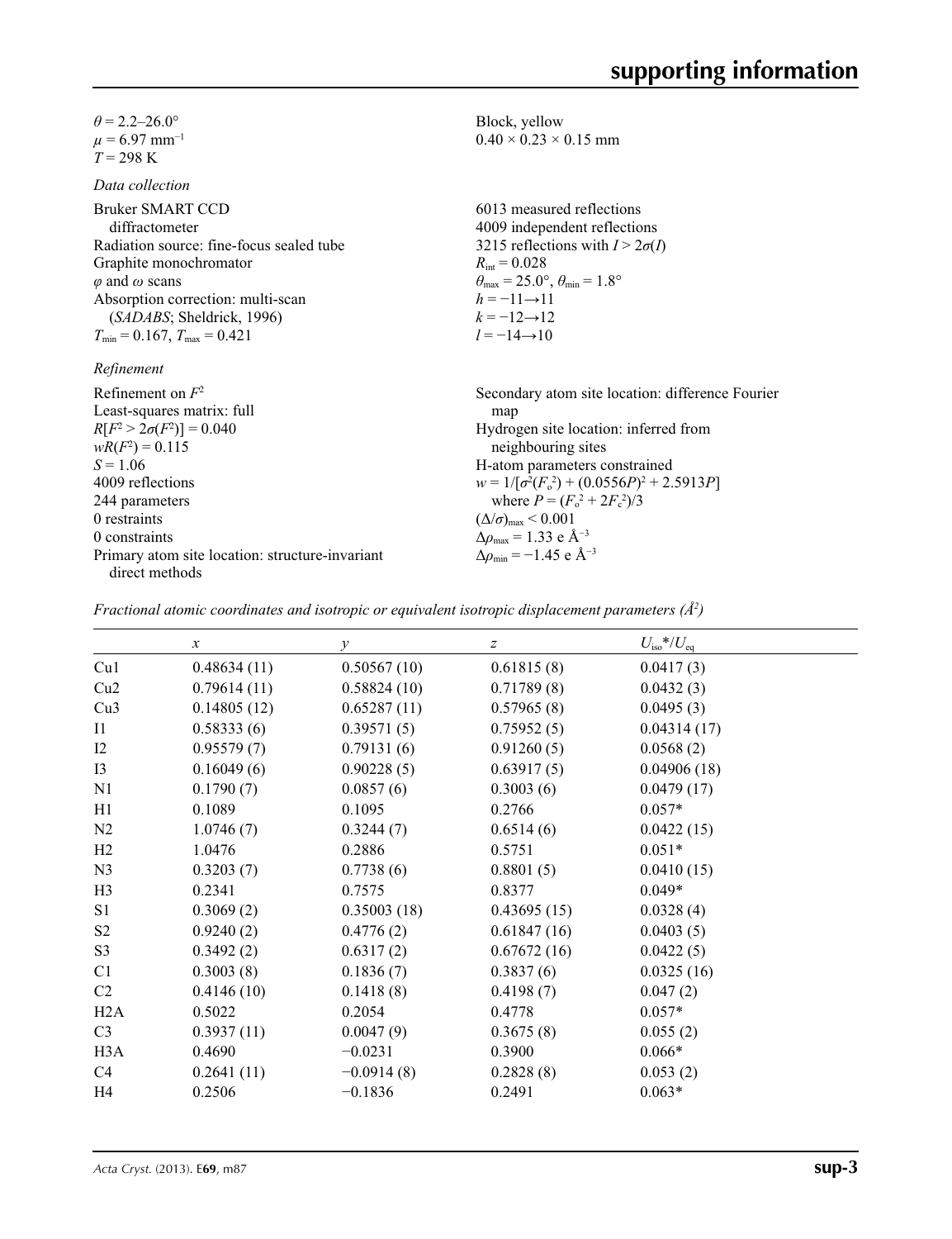| C <sub>5</sub>  | 0.1579(11) | $-0.0491(8)$ | 0.2500(9) | 0.058(2)   |  |
|-----------------|------------|--------------|-----------|------------|--|
| H <sub>5</sub>  | 0.0695     | $-0.1122$    | 0.1926    | $0.069*$   |  |
| C <sub>6</sub>  | 1.0204(8)  | 0.4156(8)    | 0.7040(6) | 0.0360(16) |  |
| C7              | 1.0588(9)  | 0.4641(8)    | 0.8276(7) | 0.0438(19) |  |
| H7              | 1.0206     | 0.5237       | 0.8674    | $0.053*$   |  |
| C8              | 1.1536(11) | 0.4235(10)   | 0.8911(8) | 0.061(3)   |  |
| H8              | 1.1787     | 0.4547       | 0.9736    | $0.073*$   |  |
| C9              | 1.2119(11) | 0.3342(11)   | 0.8293(9) | 0.063(3)   |  |
| H <sub>9</sub>  | 1.2795     | 0.3095       | 0.8705    | $0.075*$   |  |
| C10             | 1.1695(10) | 0.2871(9)    | 0.7138(9) | 0.055(2)   |  |
| H10             | 1.2054     | 0.2260       | 0.6729    | $0.066*$   |  |
| C11             | 0.4100(8)  | 0.7287(7)    | 0.8249(6) | 0.0334(16) |  |
| C12             | 0.5518(9)  | 0.7651(8)    | 0.8966(7) | 0.045(2)   |  |
| H <sub>12</sub> | 0.6184     | 0.7385       | 0.8625    | $0.053*$   |  |
| C13             | 0.5946(11) | 0.8381(9)    | 1.0143(8) | 0.061(3)   |  |
| H13             | 0.6904     | 0.8635       | 1.0603    | $0.074*$   |  |
| C14             | 0.4937(11) | 0.8752(9)    | 1.0667(7) | 0.056(2)   |  |
| H14             | 0.5207     | 0.9219       | 1.1482    | $0.067*$   |  |
| C15             | 0.3594(11) | 0.8436(9)    | 0.9995(7) | 0.053(2)   |  |
| H15             | 0.2922     | 0.8689       | 1.0337    | $0.064*$   |  |
|                 |            |              |           |            |  |

## *Atomic displacement parameters (Å2 )*

| 0.0395(5)<br>Cu1<br>0.0459(6)<br>0.0397(5)<br>0.0245(5)<br>0.0052(4)<br>Cu2<br>0.0466(6)<br>0.0423(6)<br>0.0382(5)<br>0.0235(5)<br>0.0080(4)<br>Cu3<br>0.0618(7)<br>0.0513(6)<br>0.0355(5)<br>0.0371(5)<br>0.0002(4)<br>0.0422(3)<br>0.0431(3)<br>0.0480(3)<br>0.0177(2)<br>0.0081(2)<br>$\mathbf{I}$<br>I2<br>0.0619(4)<br>0.0412(3)<br>0.0151(3)<br>0.0040(3)<br>0.0487(4)<br>I3<br>0.0481(3)<br>0.0371(3)<br>0.0573(4)<br>0.0208(3)<br>0.0090(3)<br>0.029(3)<br>0.063(4)<br>0.009(3)<br>0.004(3)<br>N1<br>0.034(4)<br>0.030(3)<br>N2<br>0.051(4)<br>0.043(4)<br>0.047(4)<br>0.016(3)<br>0.039(4)<br>0.037(3)<br>0.039(3)<br>0.015(3)<br>0.009(3)<br>N <sub>3</sub><br>S1<br>0.0351(9)<br>0.0281(9)<br>0.0313(9)<br>0.0152(8)<br>0.0038(7)<br>0.0494(11)<br>0.0292(9)<br>0.0111(8)<br>S <sub>2</sub><br>0.0546(12)<br>0.0364(10)<br>S <sub>3</sub><br>0.0396(11)<br>0.0502(12)<br>0.0335(10)<br>0.0285(9)<br>0.0024(8)<br>0.040(4)<br>0.032(4)<br>0.032(4)<br>0.021(3)<br>0.013(3)<br>C1 | $U^{23}$  |
|--------------------------------------------------------------------------------------------------------------------------------------------------------------------------------------------------------------------------------------------------------------------------------------------------------------------------------------------------------------------------------------------------------------------------------------------------------------------------------------------------------------------------------------------------------------------------------------------------------------------------------------------------------------------------------------------------------------------------------------------------------------------------------------------------------------------------------------------------------------------------------------------------------------------------------------------------------------------------------------------|-----------|
|                                                                                                                                                                                                                                                                                                                                                                                                                                                                                                                                                                                                                                                                                                                                                                                                                                                                                                                                                                                            | 0.0097(4) |
|                                                                                                                                                                                                                                                                                                                                                                                                                                                                                                                                                                                                                                                                                                                                                                                                                                                                                                                                                                                            | 0.0064(4) |
|                                                                                                                                                                                                                                                                                                                                                                                                                                                                                                                                                                                                                                                                                                                                                                                                                                                                                                                                                                                            | 0.0065(4) |
|                                                                                                                                                                                                                                                                                                                                                                                                                                                                                                                                                                                                                                                                                                                                                                                                                                                                                                                                                                                            | 0.0245(2) |
|                                                                                                                                                                                                                                                                                                                                                                                                                                                                                                                                                                                                                                                                                                                                                                                                                                                                                                                                                                                            | 0.0043(3) |
|                                                                                                                                                                                                                                                                                                                                                                                                                                                                                                                                                                                                                                                                                                                                                                                                                                                                                                                                                                                            | 0.0095(2) |
|                                                                                                                                                                                                                                                                                                                                                                                                                                                                                                                                                                                                                                                                                                                                                                                                                                                                                                                                                                                            | 0.004(3)  |
|                                                                                                                                                                                                                                                                                                                                                                                                                                                                                                                                                                                                                                                                                                                                                                                                                                                                                                                                                                                            | 0.024(3)  |
|                                                                                                                                                                                                                                                                                                                                                                                                                                                                                                                                                                                                                                                                                                                                                                                                                                                                                                                                                                                            | 0.005(3)  |
|                                                                                                                                                                                                                                                                                                                                                                                                                                                                                                                                                                                                                                                                                                                                                                                                                                                                                                                                                                                            | 0.0058(7) |
|                                                                                                                                                                                                                                                                                                                                                                                                                                                                                                                                                                                                                                                                                                                                                                                                                                                                                                                                                                                            | 0.0142(8) |
|                                                                                                                                                                                                                                                                                                                                                                                                                                                                                                                                                                                                                                                                                                                                                                                                                                                                                                                                                                                            | 0.0026(8) |
|                                                                                                                                                                                                                                                                                                                                                                                                                                                                                                                                                                                                                                                                                                                                                                                                                                                                                                                                                                                            | 0.011(3)  |
| C2<br>0.058(5)<br>0.038(4)<br>0.042(4)<br>0.023(4)<br>0.005(4)                                                                                                                                                                                                                                                                                                                                                                                                                                                                                                                                                                                                                                                                                                                                                                                                                                                                                                                             | 0.012(4)  |
| C <sub>3</sub><br>0.077(6)<br>0.048(5)<br>0.055(5)<br>0.043(5)<br>0.018(5)                                                                                                                                                                                                                                                                                                                                                                                                                                                                                                                                                                                                                                                                                                                                                                                                                                                                                                                 | 0.020(4)  |
| C4<br>0.075(6)<br>0.029(4)<br>0.058(5)<br>0.026(4)<br>0.023(5)                                                                                                                                                                                                                                                                                                                                                                                                                                                                                                                                                                                                                                                                                                                                                                                                                                                                                                                             | 0.013(4)  |
| C <sub>5</sub><br>0.060(6)<br>0.068(6)<br>0.009(4)<br>0.026(4)<br>0.012(5)                                                                                                                                                                                                                                                                                                                                                                                                                                                                                                                                                                                                                                                                                                                                                                                                                                                                                                                 | 0.002(4)  |
| C6<br>0.037(4)<br>0.040(4)<br>0.040(4)<br>0.019(3)<br>0.014(3)                                                                                                                                                                                                                                                                                                                                                                                                                                                                                                                                                                                                                                                                                                                                                                                                                                                                                                                             | 0.021(3)  |
| 0.021(4)<br>C7<br>0.054(5)<br>0.046(5)<br>0.032(4)<br>0.009(3)                                                                                                                                                                                                                                                                                                                                                                                                                                                                                                                                                                                                                                                                                                                                                                                                                                                                                                                             | 0.017(3)  |
| 0.010(5)<br>$-0.002(4)$<br>C8<br>0.066(6)<br>0.066(6)<br>0.037(5)                                                                                                                                                                                                                                                                                                                                                                                                                                                                                                                                                                                                                                                                                                                                                                                                                                                                                                                          | 0.030(4)  |
| C9<br>0.056(6)<br>0.072(7)<br>0.076(7)<br>0.032(5)<br>0.006(5)                                                                                                                                                                                                                                                                                                                                                                                                                                                                                                                                                                                                                                                                                                                                                                                                                                                                                                                             | 0.049(6)  |
| C10<br>0.060(6)<br>0.057(6)<br>0.084(7)<br>0.044(5)<br>0.032(5)                                                                                                                                                                                                                                                                                                                                                                                                                                                                                                                                                                                                                                                                                                                                                                                                                                                                                                                            | 0.046(5)  |
| 0.041(4)<br>0.023(3)<br>0.032(4)<br>0.012(3)<br>0.007(3)<br>C11                                                                                                                                                                                                                                                                                                                                                                                                                                                                                                                                                                                                                                                                                                                                                                                                                                                                                                                            | 0.007(3)  |
| C12<br>0.039(4)<br>0.044(5)<br>0.048(5)<br>0.027(4)<br>0.000(3)                                                                                                                                                                                                                                                                                                                                                                                                                                                                                                                                                                                                                                                                                                                                                                                                                                                                                                                            | 0.009(4)  |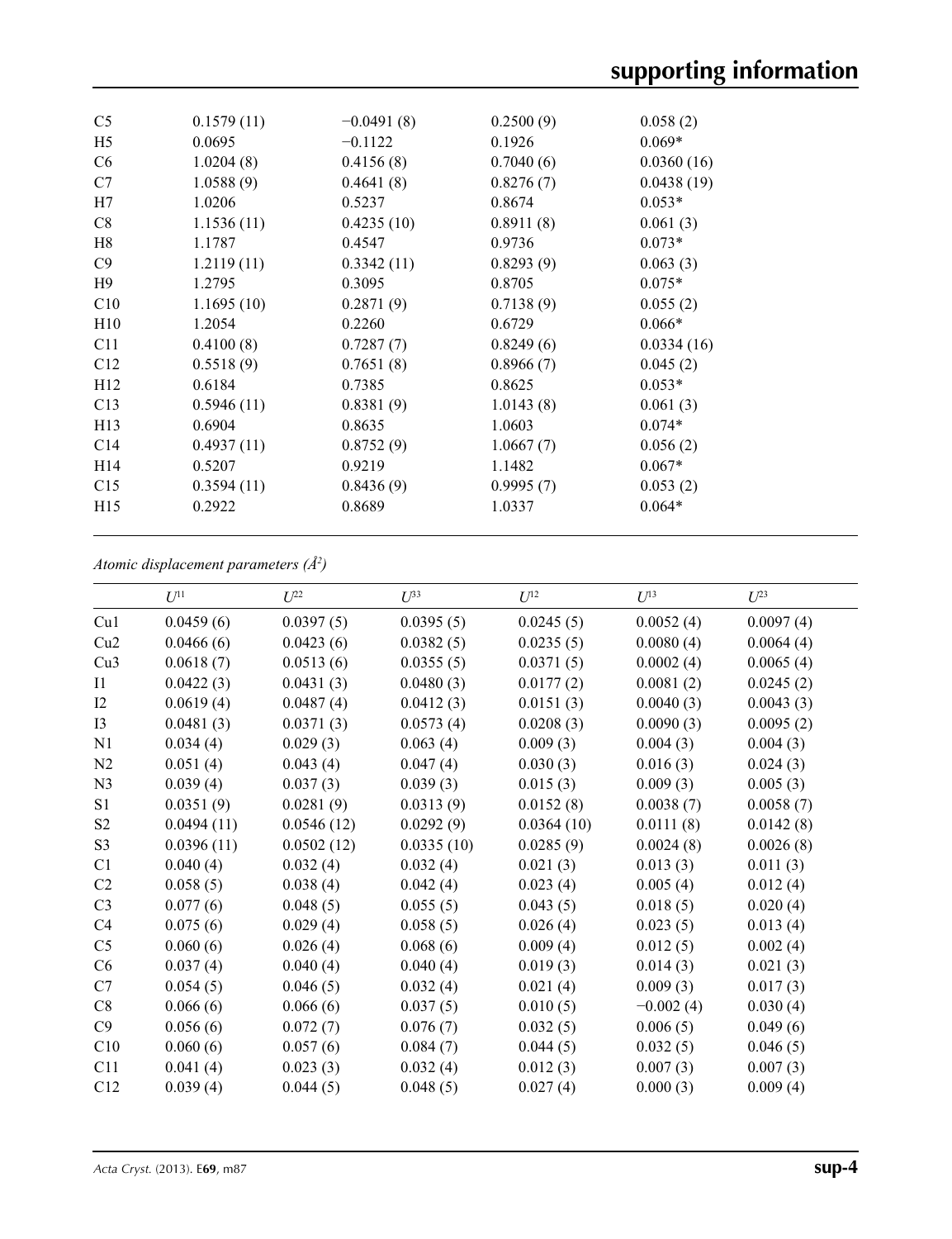## **supporting information**

| C13             | 0.063(6) | 0.049(5) | 0.060(6) | 0.029(5) | $-0.017(5)$ | 0.013(4) |
|-----------------|----------|----------|----------|----------|-------------|----------|
| C <sub>14</sub> | 0.079(7) | 0.045(5) | 0.026(4) | 0.012(5) | 0.005(4)    | 0.007(4) |
| C <sub>15</sub> | 0.067(6) | 0.044(5) | 0.045(5) | 0.015(4) | 0.029(5)    | 0.012(4) |

|  | Geometric parameters $(\AA, \theta)$ |  |  |
|--|--------------------------------------|--|--|
|--|--------------------------------------|--|--|

| $Cu1 - S3$                | 2.315(2)   | $S2-Cu3$ <sup>i</sup>    | 2.290(2)  |
|---------------------------|------------|--------------------------|-----------|
| $Cu1-S1$                  | 2.356(2)   | $S2-Cu3$ iii             | 2.639(3)  |
| $Cu1-S1$ <sup>i</sup>     | 2.480(2)   | $S3 - C11$               | 1.708(7)  |
| Cu1—I1                    | 2.5917(11) | $C1 - C2$                | 1.414(10) |
| $Cu1-Cu2$                 | 2.8590(14) | $C2-C3$                  | 1.384(11) |
| $Cu1-Cu1$ <sup>i</sup>    | 2.928(2)   | $C2 - H2A$               | 0.9300    |
| $Cu2-S2$                  | 2.315(2)   | $C3-C4$                  | 1.376(13) |
| $Cu2-S1i$                 | 2.367(2)   | $C3 - H3A$               | 0.9300    |
| Cu2—I2                    | 2.5632(11) | $C4 - C5$                | 1.337(13) |
| Cu2—I1                    | 2.6896(12) | $C4 - H4$                | 0.9300    |
| $Cu3-S3$                  | 2.273(2)   | $C5 - H5$                | 0.9300    |
| $Cu3 - S2$                | 2.290(2)   | $C6-C7$                  | 1.393(10) |
| Cu3—I3                    | 2.5726(11) | $C7-C8$                  | 1.385(12) |
| $Cu3 - S2ii$              | 2.639(3)   | $C7 - H7$                | 0.9300    |
| $N1 - C1$                 | 1.330(9)   | $C8-C9$                  | 1.412(14) |
| $N1 - C5$                 | 1.357(10)  | $C8 - H8$                | 0.9300    |
| $N1 - H1$                 | 0.8600     | $C9 - C10$               | 1.300(13) |
| $N2 - C10$                | 1.353(10)  | $C9 - H9$                | 0.9300    |
| $N2-C6$                   | 1.354(9)   | $C10 - H10$              | 0.9300    |
| $N2-H2$                   | 0.8600     | $C11 - C12$              | 1.396(10) |
| $N3 - C11$                | 1.355(9)   | $C12 - C13$              | 1.351(12) |
| $N3 - C15$                | 1.365(10)  | $C12 - H12$              | 0.9300    |
| $N3-H3$                   | 0.8600     | $C13 - C14$              | 1.399(13) |
| $S1 - C1$                 | 1.728(7)   | $C13 - H13$              | 0.9300    |
| $S1-Cu2$ <sup>i</sup>     | 2.367(2)   | $C14 - C15$              | 1.326(13) |
| $S1 - Cu1$ <sup>i</sup>   | 2.480(2)   | $C14 - H14$              | 0.9300    |
| $S2-C6$                   | 1.721(7)   | $C15 - H15$              | 0.9300    |
| $S3-Cu1-S1$               | 95.70(7)   | $Cu3^i$ -S2- $Cu3^{iii}$ | 87.07(8)  |
| $S3-Cu1-S1$ <sup>i</sup>  | 109.08(8)  | $Cu2 - S2 - Cu3$         | 112.17(9) |
| $S1-Cu1-S1$ <sup>i</sup>  | 105.53(6)  | $C11 - S3 - Cu3$         | 112.4(3)  |
| $S3-Cu1-I1$               | 118.52(7)  | $C11 - S3 - Cu1$         | 113.8(3)  |
| $S1-Cu1-I1$               | 116.47(6)  | $Cu3 - S3 - Cu1$         | 133.81(9) |
| $S1 - Cu1 - 11$           | 110.13(5)  | $N1-C1-C2$               | 116.4(6)  |
| $S3-Cu1-Cu2$              | 126.14(6)  | $N1-C1-S1$               | 118.1(5)  |
| $S1-Cu1-Cu2$              | 135.86(6)  | $C2 - C1 - S1$           | 125.6(6)  |
| $S1^i$ - Cu1 - Cu2        | 52.03(5)   | $C3-C2-C1$               | 118.9(8)  |
| $I1-Cu1-Cu2$              | 58.89(3)   | $C3-C2-H2A$              | 120.6     |
| $S3-Cu1-Cu1$ <sup>i</sup> | 110.90(7)  | $C1-C2-H2A$              | 120.6     |
| $S1-Cu1-Cu1$ <sup>i</sup> | 54.69(6)   | $C4-C3-C2$               | 121.5(8)  |
| $S1^i$ -Cu $1$ -Cu $1^i$  | 50.84(5)   | $C4-C3-H3A$              | 119.3     |
| $I1-Cu1-Cu1$ <sup>i</sup> | 130.56(5)  | $C2-C3-H3A$              | 119.3     |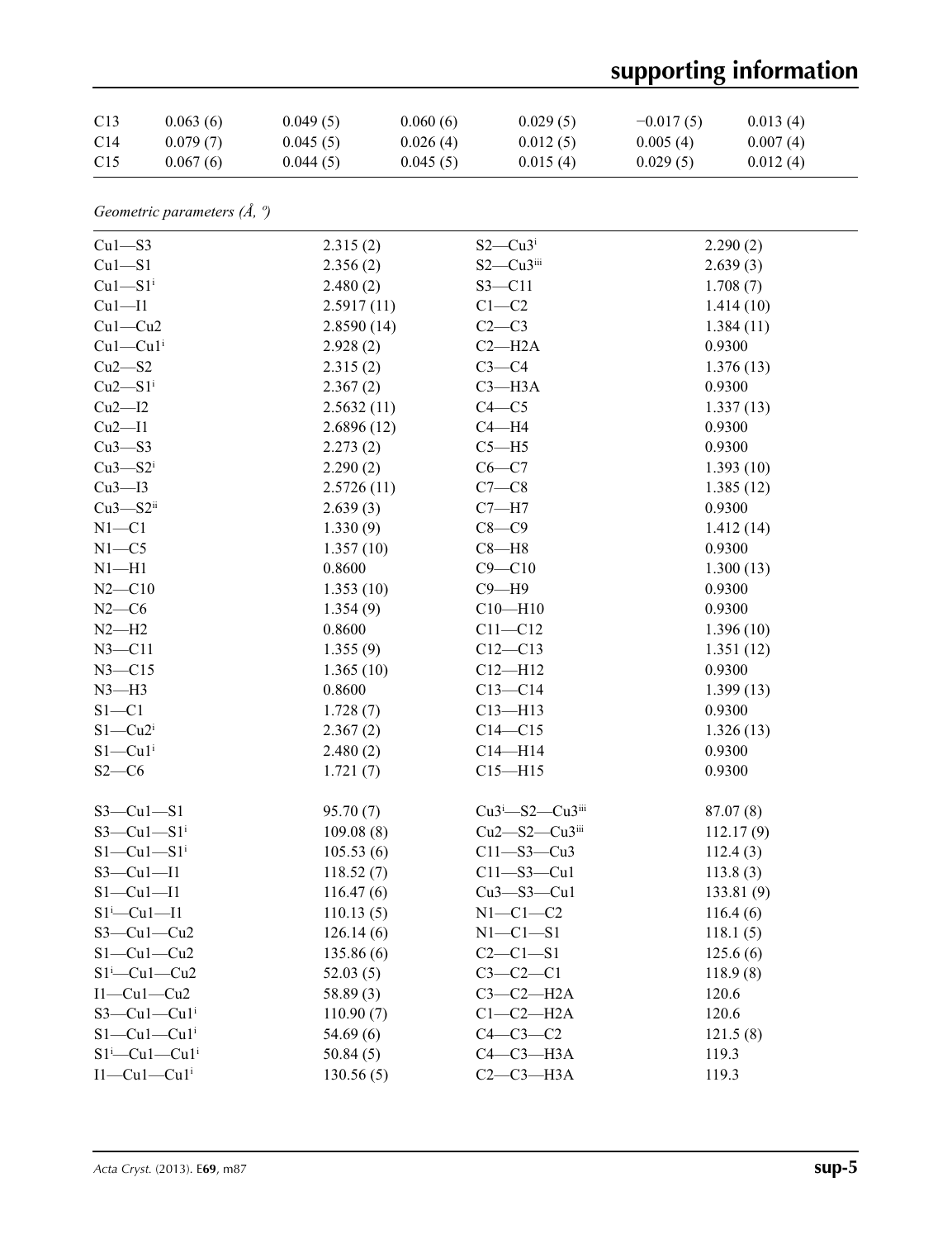| $Cu2$ — $Cu1$ — $Cu1$ <sup>i</sup> | 93.24(5)      | $C5-C4-C3$                                                    | 118.5(7)      |
|------------------------------------|---------------|---------------------------------------------------------------|---------------|
| $S2-Cu2-S1$ <sup>i</sup>           | 97.69(7)      | $C5-C4-H4$                                                    | 120.8         |
| $S2-Cu2-I2$                        | 114.82(7)     | $C3-C4-H4$                                                    | 120.8         |
| $S1$ <sup>i</sup> -Cu2-I2          | 115.43(6)     | $C4-C5-N1$                                                    | 120.0(8)      |
| $S2-Cu2-I1$                        | 107.63(7)     | $C4-C5-H5$                                                    | 120.0         |
| $S1^i$ -Cu2-I1                     | 110.49(6)     | $N1-C5-H5$                                                    | 120.0         |
| $I2-Cu2-I1$                        | 110.04(4)     | $N2-C6-C7$                                                    | 117.0(7)      |
| $S2-Cu2-Cu1$                       | 120.62(6)     | $N2-C6-S2$                                                    | 119.4(5)      |
| $S1 - Cu2 - Cu1$                   | 55.70(5)      | $C7 - C6 - S2$                                                | 123.3(6)      |
| $I2-Cu2-Cu1$                       | 124.49(4)     | $C8-C7-C6$                                                    | 120.0(8)      |
| $I1-Cu2-Cu1$                       | 55.59(3)      | $C8-C7-H7$                                                    | 120.0         |
| $S3-Cu3-S2$ <sup>i</sup>           | 110.21(7)     | $C6-C7-H7$                                                    | 120.0         |
| $S3-Cu3-I3$                        | 114.83(7)     | $C7 - C8 - C9$                                                | 119.3(8)      |
| $S2^i$ -Cu3-I3                     | 118.15(7)     | $C7-C8-H8$                                                    | 120.4         |
| $S3-Cu3-S2ii$                      | 104.12(8)     | $C9 - C8 - H8$                                                | 120.4         |
| $S2^i$ -Cu3- $S2^i$                | 92.93(8)      | $C10-C9-C8$                                                   | 119.0(8)      |
| $I3-Cu3-S2ii$                      | 113.75(6)     | $C10-C9-H9$                                                   | 120.5         |
| $Cu1 - I1 - Cu2$                   | 65.52(3)      | $C8 - C9 - H9$                                                | 120.5         |
| $C1 - N1 - C5$                     | 124.8(7)      | $C9 - C10 - N2$                                               | 121.9(8)      |
| $Cl-M1-H1$                         | 117.6         | $C9 - C10 - H10$                                              | 119.1         |
| $C5-M1-H1$                         | 117.6         | $N2 - C10 - H10$                                              | 119.1         |
| $C10 - N2 - C6$                    | 122.8(7)      | $N3 - C11 - C12$                                              | 116.0(7)      |
| $C10 - N2 - H2$                    | 118.6         | $N3 - C11 - S3$                                               | 120.9(6)      |
| $C6 - N2 - H2$                     | 118.6         | $C12 - C11 - S3$                                              | 123.1(6)      |
| $C11 - N3 - C15$                   | 123.5(7)      | $C13 - C12 - C11$                                             | 121.5(8)      |
| $C11 - N3 - H3$                    | 118.3         | $C13 - C12 - H12$                                             | 119.2         |
| $C15 - N3 - H3$                    | 118.3         | $C11 - C12 - H12$                                             | 119.2         |
| $C1 - S1 - Cu1$                    | 117.6(3)      | $C12-C13-C14$                                                 | 119.5(8)      |
| $C1 - S1 - Cu2$                    | 111.4(2)      | $C12 - C13 - H13$                                             | 120.3         |
| $Cu1-S1-Cu2$ <sup>i</sup>          | 125.91(8)     | $C14 - C13 - H13$                                             | 120.3         |
| $Cl - Sl - Cli$                    |               | $C15-C14-C13$                                                 | 119.7(8)      |
| $Cu1 - S1 - Cu1$                   | 104.9(3)      | $C15-C14-H14$                                                 | 120.1         |
| $Cu2^i-S1-Cu1^i$                   | 74.47 (6)     | $C13 - C14 - H14$                                             | 120.1         |
| $C6 - S2 - Cu3$                    | 72.26(6)      |                                                               |               |
|                                    | 112.1(3)      | $C14 - C15 - N3$                                              | 119.7(8)      |
| $C6 - S2 - Cu2$                    | 112.9(3)      | $C14 - C15 - H15$                                             | 120.1         |
| $Cu3^i$ -S2-Cu2                    | 126.77(9)     | $N3 - C15 - H15$                                              | 120.1         |
| $C6 - S2 - Cu3$ iii                | 98.9(3)       |                                                               |               |
| $S3-Cu1-Cu2-S2$                    | $-164.32(10)$ | $S2^i$ - Cu3 - S3 - Cu1                                       | $-1.65(19)$   |
| $S1-Cu1-Cu2-S2$                    | $-6.01(13)$   | $I3-Cu3-S3-Cu1$                                               | $-138.06(12)$ |
| $S1^i$ - Cu1 - Cu2 - S2            | $-77.56(9)$   | $S2ii$ -Cu3- $S3$ -Cu1                                        | 96.91(15)     |
| $I1-Cu1-Cu2-S2$                    | 91.21(8)      | $S1 - Cu1 - S3 - C11$                                         | 162.0(3)      |
| $Cu1^i$ -Cu1-Cu2-S2                | $-45.38(9)$   | $S1^{i}$ - Cu <sub>1</sub> - S <sub>3</sub> - C <sub>11</sub> | $-89.3(3)$    |
| $S3-Cu1-Cu2-S1$ <sup>i</sup>       | $-86.77(10)$  | $I1-Cu1-S3-C11$                                               | 37.7(3)       |
| $S1-Cu1-Cu2-S1$ <sup>i</sup>       | 71.55(11)     | $Cu2-Cu1-S3-C11$                                              | $-32.9(3)$    |
| $I1-Cu1-Cu2-S1$ <sup>i</sup>       | 168.77(6)     | $Cu1$ <sup>i</sup> $-Cu1$ <sup>-S3</sup> $-C11$               | $-143.7(3)$   |
| $Cu1^i$ — $Cu1$ — $Cu2$ — $S1^i$   |               | $S1-Cu1-S3-Cu3$                                               |               |
|                                    | 32.17(6)      | $S1^i$ -Cu1-S3-Cu3                                            | $-17.16(16)$  |
| $S3 - Cu1 - Cu2 - 12$              | 12.56(11)     |                                                               | 91.46(15)     |